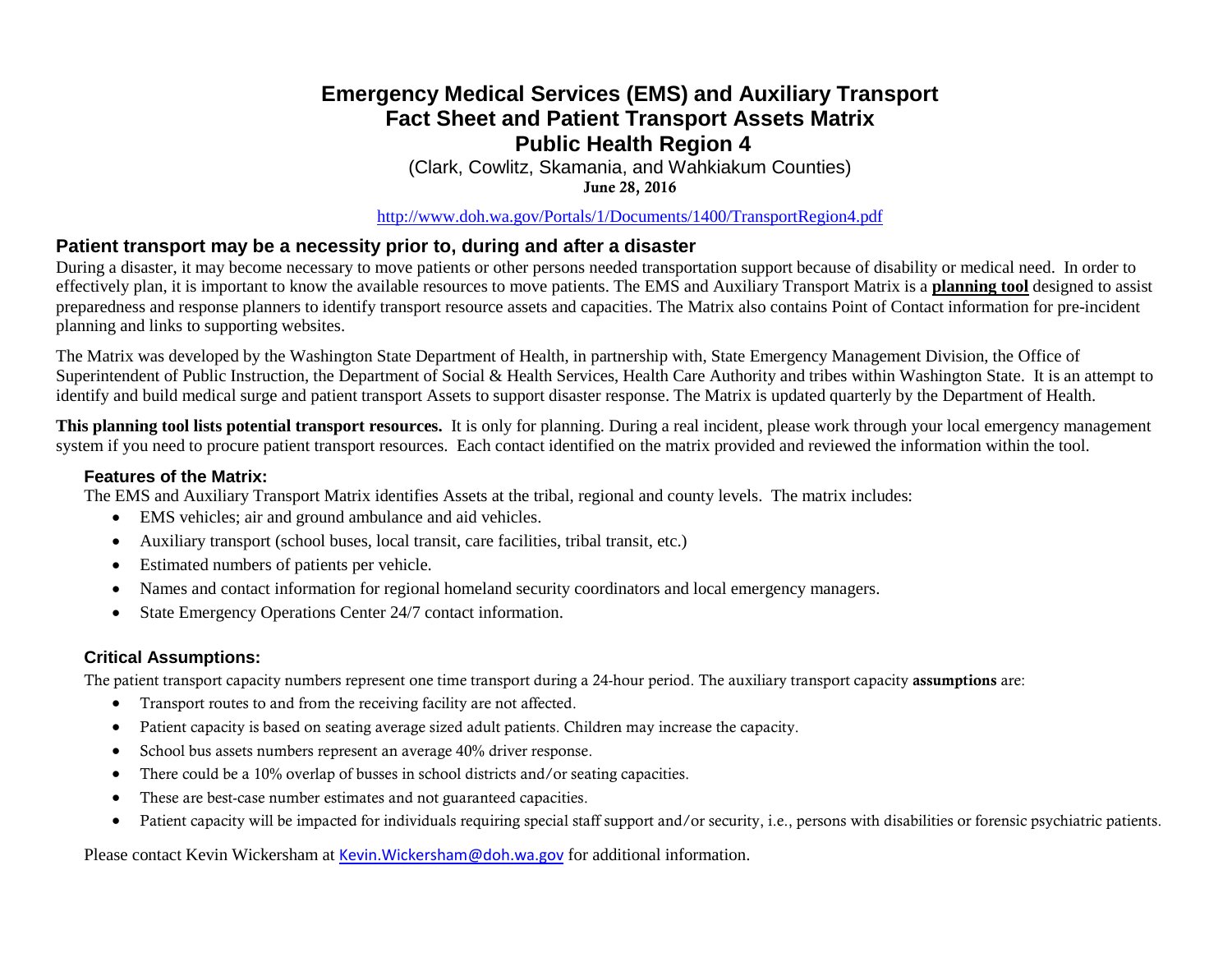| Region 4 EMS Patient and Auxiliary Patient Transport Assets and Capacities - June 28, 2016 |                            |                        |                                                                              |                                                     |                                                      |                                                 |                                                                             |                                 |                                                                                                                                                                                                                                                 |
|--------------------------------------------------------------------------------------------|----------------------------|------------------------|------------------------------------------------------------------------------|-----------------------------------------------------|------------------------------------------------------|-------------------------------------------------|-----------------------------------------------------------------------------|---------------------------------|-------------------------------------------------------------------------------------------------------------------------------------------------------------------------------------------------------------------------------------------------|
|                                                                                            |                            |                        | Number of Vehicles that May Be Available i                                   |                                                     | Number of Patients that May Be Transported"          |                                                 |                                                                             |                                 |                                                                                                                                                                                                                                                 |
| County, Tribe,<br><b>Agency, Other</b>                                                     | Ground<br><b>Ambulance</b> | Aid<br><b>Vehicles</b> | <b>County</b><br><b>Auxiliary</b><br><b>Transport</b> iii<br><b>Vehicles</b> | <b>Total</b><br><b>Transport</b><br><b>Vehicles</b> | Ground<br><b>Ambulance</b><br>Patients <sup>iv</sup> | Aid<br>Vehicles <sup>v</sup><br><b>Patients</b> | <b>County</b><br><b>Auxiliary</b><br><b>Transport</b> vi<br><b>Patients</b> | <b>Total</b><br><b>Patients</b> | <b>Emergency Management Contacts</b><br>Name, Email, Work Phone, 24/7 Phone                                                                                                                                                                     |
| <b>Clark</b>                                                                               | 32                         | 84                     | 367                                                                          | 483                                                 | 96                                                   | 84                                              | 19,735                                                                      | 19,915                          | Scott Johnson<br><b>Emergency Management Division</b><br><b>Manager</b><br><b>Clark Regional Emergency Services</b><br>Agency<br>scott.johnson@clark.wa.gov<br>Office 360 992 6286<br>Mobile 360 690 6922<br>FAX (360) 694-8802<br>360-696-4461 |
| <b>Cowlitz</b>                                                                             | 23                         | 16                     | 94                                                                           | 133                                                 | 69                                                   | 16                                              | 6,073                                                                       | 6,158                           | Ernie Schnabler<br>schnablere@co.cowlitz.wa.us.<br>360-577-3130<br>360-577-3098                                                                                                                                                                 |
| <b>Skamania</b>                                                                            | 4                          | 10                     | 49                                                                           | 63                                                  | 12                                                   | 10                                              | 2,494                                                                       | 2,516                           | Dave Brown<br>daveb@co.skamania.wa.us<br>509-427-8076<br>509-427-9490                                                                                                                                                                           |
| Wahkiakum                                                                                  | 6                          | $\overline{2}$         | 13                                                                           | 21                                                  | 18                                                   | $\overline{2}$                                  | 645                                                                         | 665                             | Beau Renfro<br>$(360)$ 795-3242<br>$(360)$ 465-2202 (West end)<br>Cell: (360) 957-3724<br>renfrob@co.wahkiakum.wa.us<br>360-957-3724                                                                                                            |
| <b>Department</b><br>of Social and<br><b>Health</b><br><b>Services</b>                     |                            |                        | 5                                                                            | 5                                                   |                                                      |                                                 | 35                                                                          | 35                              | Sue Bush<br>BushSA@dshs.wa.gov<br>(360) 902-8159<br>(360) 239-5419<br>Zane (Tim) Scott<br>Zane.scott@dshs.wa.gov<br>360-664-6029                                                                                                                |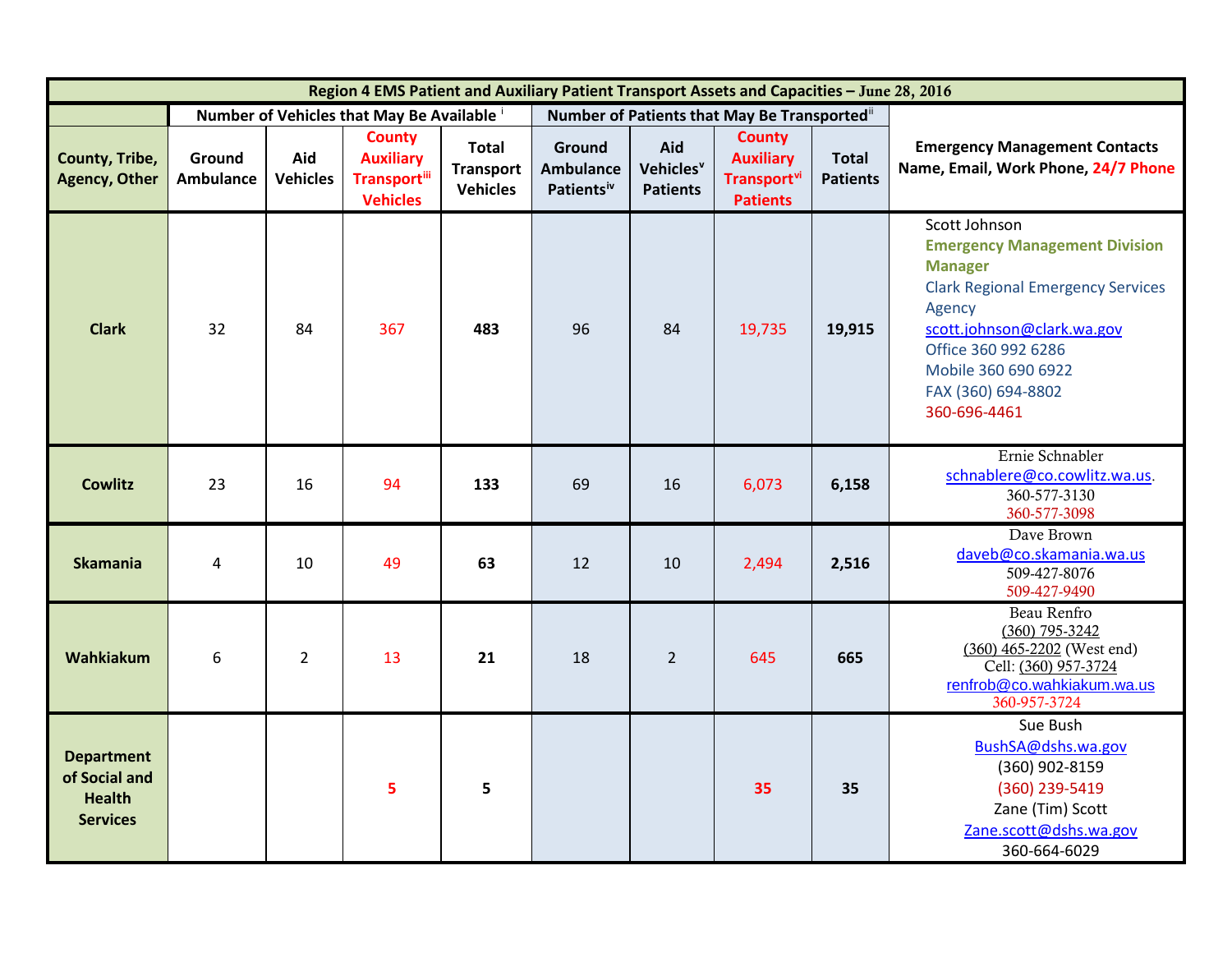<span id="page-2-5"></span><span id="page-2-4"></span><span id="page-2-3"></span><span id="page-2-2"></span><span id="page-2-1"></span><span id="page-2-0"></span>

| Region 4 EMS Patient and Auxiliary Patient Transport Assets and Capacities - June 28, 2016                           |                            |                        |                                                                                  |                                                     |                                                      |                                                 |                                                                                 |                                 |                                                                                                                                                                                                                                                                    |  |
|----------------------------------------------------------------------------------------------------------------------|----------------------------|------------------------|----------------------------------------------------------------------------------|-----------------------------------------------------|------------------------------------------------------|-------------------------------------------------|---------------------------------------------------------------------------------|---------------------------------|--------------------------------------------------------------------------------------------------------------------------------------------------------------------------------------------------------------------------------------------------------------------|--|
|                                                                                                                      |                            |                        | Number of Vehicles that May Be Available i                                       |                                                     | Number of Patients that May Be Transported"          |                                                 |                                                                                 |                                 |                                                                                                                                                                                                                                                                    |  |
| County, Tribe,<br><b>Agency, Other</b>                                                                               | Ground<br><b>Ambulance</b> | Aid<br><b>Vehicles</b> | <b>County</b><br><b>Auxiliary</b><br>Transport <sup>iii</sup><br><b>Vehicles</b> | <b>Total</b><br><b>Transport</b><br><b>Vehicles</b> | Ground<br><b>Ambulance</b><br>Patients <sup>iv</sup> | Aid<br>Vehicles <sup>v</sup><br><b>Patients</b> | <b>County</b><br><b>Auxiliary</b><br>Transport <sup>vi</sup><br><b>Patients</b> | <b>Total</b><br><b>Patients</b> | <b>Emergency Management Contacts</b><br>Name, Email, Work Phone, 24/7 Phone                                                                                                                                                                                        |  |
| <b>Health Care</b><br><b>Authority</b><br>(HCA) Medical<br><b>Transportation</b><br><b>Sub</b><br><b>contractors</b> |                            |                        | 146                                                                              | 146                                                 |                                                      |                                                 | 930                                                                             | 930                             | Paul Meury<br>paul.meury@hca.wa.gov<br>(360) 725-1317<br>Stephen<br>Riehl, stephen.riehl@hca.wa.gov<br>360-725-1441<br><b>Regional Broker</b><br>Michael Kelly<br>michaelk@hsc-wa.org<br>360-735-5741<br>Hopelink<br>425-943-6766 (24/7)<br>dbuckley@hope-link.org |  |
| <b>Air Statewide</b>                                                                                                 |                            |                        |                                                                                  | 67                                                  |                                                      |                                                 |                                                                                 | 134                             |                                                                                                                                                                                                                                                                    |  |
| <b>REGION 4</b><br><b>TOTALS</b>                                                                                     | 89                         | 109                    | 674                                                                              | 926                                                 | 267                                                  | 109                                             | 29,912                                                                          | 30,396                          |                                                                                                                                                                                                                                                                    |  |
| <b>Oregon</b>                                                                                                        | 571<br>Ground<br>49 Air    | 45                     | 5,960                                                                            | 646                                                 | 1,812                                                |                                                 | 268,534                                                                         | 1,896                           | Larry D Torris<br>larry.d.torris@dhsoha.state.or.us<br>(971) 673-0538                                                                                                                                                                                              |  |

EMS licensed vehicles data from the ILRS EMS Resources Report June 1, 2016 **School District[s http://www.mrsc.org/subjects/governance/spd/spd-schlst.aspx](http://www.mrsc.org/subjects/governance/spd/spd-schlst.aspx) School Buses within districts<https://eds.ospi.k12.wa.us/BusDepreciation/default.aspx?pageName=busSearch>**

**<sup>i</sup> Aid Vehicles,<http://apps.leg.wa.gov/rcw/default.aspx?cite=18.73.180>and<http://apps.leg.wa.gov/wac/default.aspx?cite=246-976-300>**

**<sup>i</sup> Air ambulance, fixed/rotary wing, is a statewide resource. There are 26 fixed wings and 41 rotary wings.**

**ii Air ambulance may average 2 patients per flight, total statewide = 134.**

**iii Adult seating capacity includes buses, vans, trailers, etc.**

**iv 3 patients per vehicle, each transport**

 $\overline{\phantom{a}}$ 

**<sup>v</sup> 1 patient per vehicle, each transport**

**vi Adult seating capacity. Includes buses, vans, trailers, etc.**